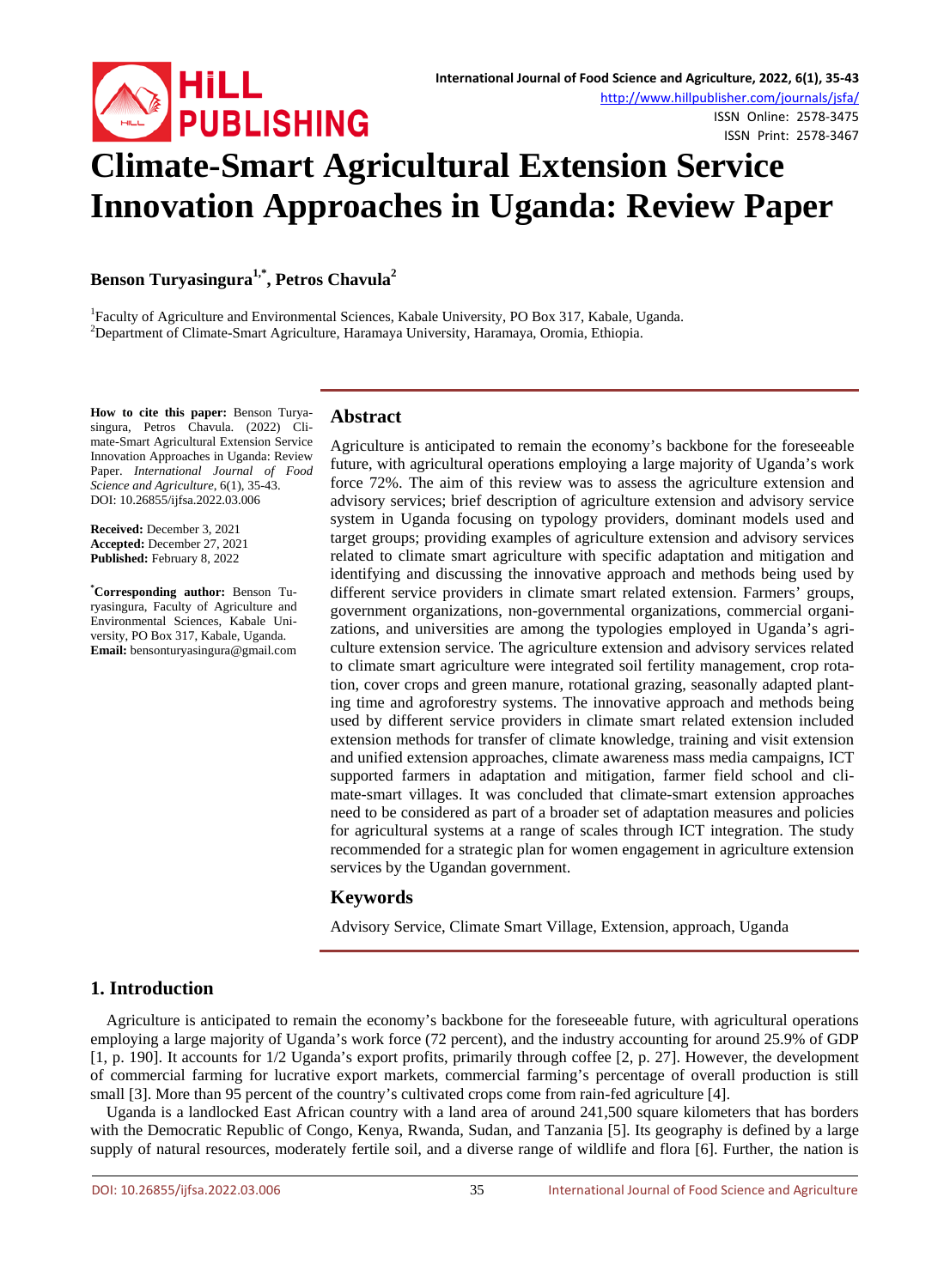rich in water resources, with around 18 percent of its surface area being formed of water bodies or wetlands [7]. The largest lake on the African continent, Lake Victoria, is located on Uganda's southeastern border [8]. The nation is organized into four regions: northern, eastern, western, and central, with 135 districts in total [9, p. 8].

Over the last two or more decades, global agricultural extension and advisory systems have experienced significant modifications [10]. The success of the Green Revolution in increasing global food supply, the expansion of commercial agriculture, particularly in richer countries, and trade liberalization, all of which are contributing to a rapidly changing global food system, are all factors in these changes [11].

Agricultural extension and consultancy services are intended to boost output while simultaneously addressing social and economic development objectives [12]. It also addresses issues such as the long-term viability of the production system, as well as improved quality of life and rural livelihoods. Many African countries, including Uganda, have extended their extension and consultancy services to include governmental, non-profit, and private sector enterprises that are an important component of the agricultural value chain, notably in western Uganda.

# **2. Literature Review**

## **2.1. Brief Description of Agriculture Extension and Advisory Service System in Uganda**

(1) The Historical Evolution of AEAS in Uganda

In the last forty years, Uganda has used a variety of agricultural extension measures such as regulatory, advisory, and academic methods to distribute innovations to communities [13].

According to [14], the variety of developmental phases in Ugandan agricultural extension, including (1) Regulatory service, which lasted from 1920 to 1956; (2) Education Advisory: 1964-1971; (3) Dormancy: 1972-1981; (4) Recovery: 1982-1999; (5) Educational (1992-1996); (6) Participatory (1997-1998); (7) Decentralized Education from 1997 to 2001; now, agricultural services are provided through contract extension systems, as shown in the table below (see Table 1 below).

#### **Table 1. Ugandan agriculture extension services, typology, dominant models and their target groups**

| 1920-1956 | Through chiefs and expatriate field officials, materials and instructions on how to raise crops were distributed.                                                                                                                                                                                                                                                |  |
|-----------|------------------------------------------------------------------------------------------------------------------------------------------------------------------------------------------------------------------------------------------------------------------------------------------------------------------------------------------------------------------|--|
|           | 1956-1963 Extension via progressive farmers; technical guidance and assistance in the form of inputs.                                                                                                                                                                                                                                                            |  |
|           | 1964-1972 Advisory education and commodity approach.                                                                                                                                                                                                                                                                                                             |  |
| 1972-1980 | Dormancy; Disruption of economy, political instability; civil war.                                                                                                                                                                                                                                                                                               |  |
| 1981-1991 | Restoration of basic services; improved infrastructure.                                                                                                                                                                                                                                                                                                          |  |
| 1992-1998 | Agricultural Extension Programme (AEP) of the government, with a 'single extended strategy' and the 'Training $\&$<br>Visit system' being phased in to 27 districts; criticisms of extension public services.                                                                                                                                                    |  |
| 1998      | The 'Village Level Participatory Approach' (VLPA) was implemented into the public extension service and then<br>placed on hold after World Bank criticism; The Agricultural Sector Support Programme, which is funded by<br>DANIDA, aids farmer groups in the delivery of advisory services.                                                                     |  |
| 1999-2001 | The National Agricultural Advisory Services (NAADS) program is being created, while the Policy for the Moderni-<br>zation of Agriculture (PMA) is being completed. The provision of consultancy services by decentralized farmer or-<br>ganizations is encouraged. The National Agricultural Research Organization (NARO) has started its Outreach Pro-<br>gram. |  |
| 2001      | Parliament passes the NAADS Bill; the NAADS program is tied to a larger decentralization of capacity-building<br>efforts.                                                                                                                                                                                                                                        |  |

According to [15], extension is overseen by the Department of Natural Resources (Environmental, Land and Forestry) and the Production Department at the local district level (Agriculture, Commercial, Entomology and Veterinary).

At the district level, NAADS employs district coordinators. NAADS extension officials in lower administrative levels such as sub-county, parish, and village have been replaced with army officers (who mainly focus on input supply rather than service delivery). Individual and group trainings, demonstrations, model farmers, radio outreach programs, and farm visits are the major extension approaches employed in the project area [16].

System of government extension: Animal health (tick control, vaccination); fodder production (feed mixing, hay and silage production); crop pest and disease control; agroforestry; and cross cutting issues such as gender and climate change are among the topics covered by extension information [17].

Commercial extension initiatives have begun to provide extension services in places where they are profitable, such as high-potential areas. It entails disseminating information about and exhibiting the company's technology, such as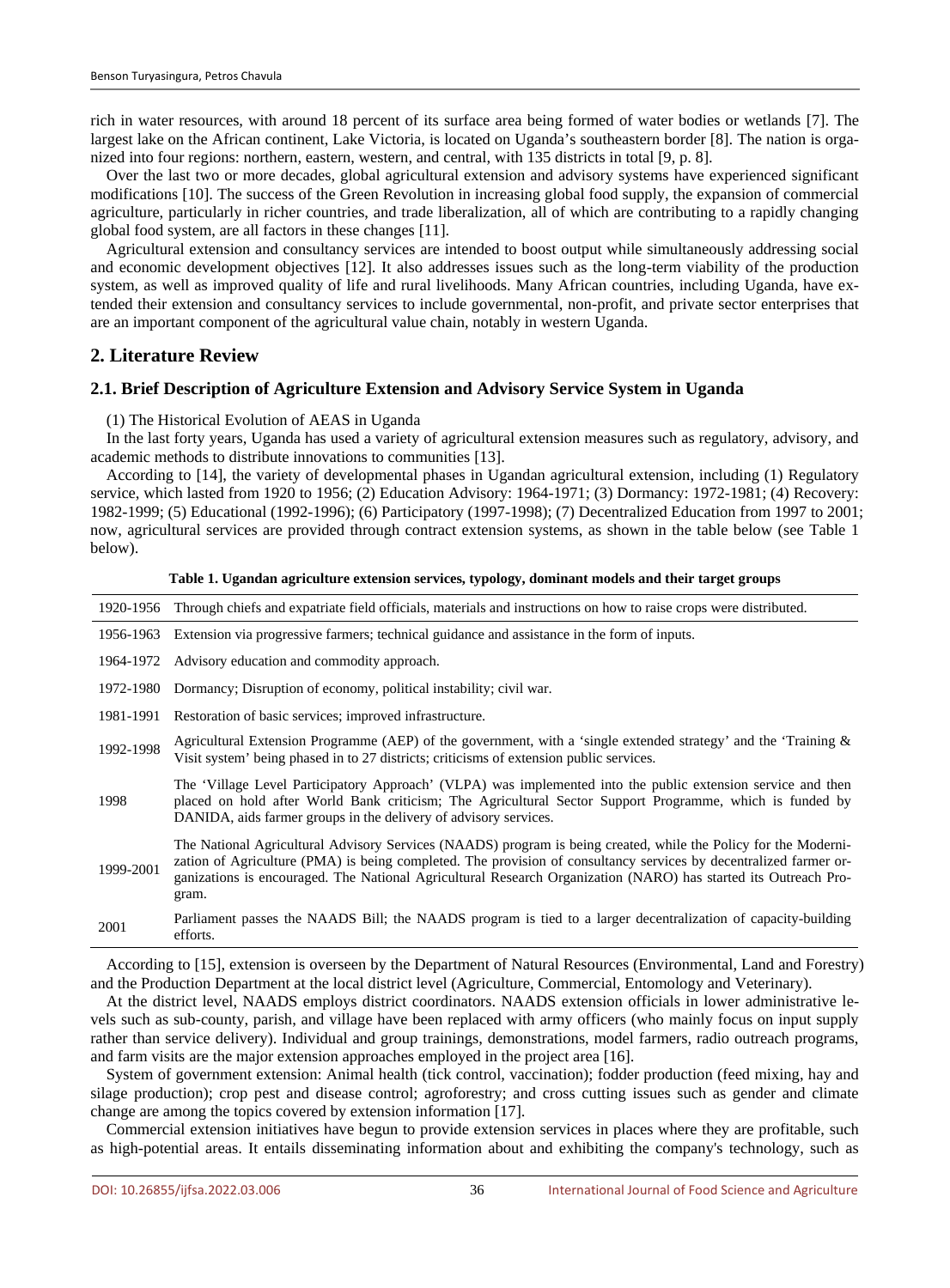hybrid seeds. Major agricultural shows are also co-financed by private firms. Due to rising rivalry in the seed, agrochemical, and dairy industries, companies have begun to provide extension guidance via stockiest, demonstrations, and field days [18].

Farmer cooperatives as essential extension intermediaries: This is done by providing economies of scale in service delivery and a vehicle for producers to communicate their desires for services, farmer organizations make extension services more affordable to small-scale farmers. Working with farmer organizations can help extension programs reach more farmers and rural families (raising efficiency), make extension activities easier to participate in (increasing effectiveness), to enhance human resources and social capital (increasing equity) [19]. Farmer groups not only assist extension in reaching members, but they also help to organize demand for extension services [20].

The farmer group role entails facilitating delivery of services, providing services to members or financing services. Farmer group approach has become popular with most extension providers in Uganda [4]. Hence, members of farmer groups are typically drawn from a village like Kayonza in Kanungu district to a locational level. The table below shows a summary of typology and major models used in Uganda with their intended audience.

| N <sub>0</sub> | <b>Typology of AEAS</b>        | <b>Dominant Models Used</b>                  | <b>Target Group</b>                    |
|----------------|--------------------------------|----------------------------------------------|----------------------------------------|
|                | Farmers Groups                 | Farmer-Based Extension                       | Small Scale farmer                     |
| ◠              | Government Organization        | <b>Technology Transfer</b><br>Wider coverage |                                        |
| 3              | Non-Governmental Organizations | <b>Advisory Service (NAADS)</b>              | Limited area and smallholders' farmers |
| 4              | Private                        | Commodity-Based                              | Literate and commercial                |
|                | Development Agencies           | <b>Integrated Project Extension</b>          | Disadvantaged groups                   |
| 6              | Universities                   | Makerere University                          | Rural farmers around                   |

#### **Table 2. Summary of Ugandan Agriculture Extension Services, typology, dominant models and their target groups**

Summary of Ugandan Agriculture Extension Services, typology, dominant models and their target groups. (own formulation, 2021).

#### **2.2. Agriculture Extension and Advisory Services Related to CSA**

Climatic-smart agriculture [21] is defined as a technique for restructuring and reorienting agricultural growth in response to changing climatic circumstances. CSA's objective of food security and development is based on three interconnected pillars: productivity, flexibility, and mitigation.

CSA is an integrative approach to address these interlinked challenges of food security and climate change that explicitly aims for three objectives:

- 1) Increasing agricultural production in a sustainable manner in order to achieve fair improvements in farm incomes, food security, and development;
- 2) Agricultural and food security systems must adapt and create resistance to climate change on several levels;
- 3) Agricultural greenhouse gas emissions (including crops, animals, and fisheries) reduction.

CSA urges individuals to examine these three goals in conjunction at various sizes, from local to global, and across short and long time horizons, while taking national and local problems into account [22]. To achieve these goals, farming households must modify their behavior, tactics, and agricultural practices by:

- a) Improving their access to climate resilient technologies and practices, knowledge and information for increasing productivity;
- b) Inputs and market data, as well as help with income diversification;
- c) Organizing them better for collective action.

Rural Advisory Services in Uganda contribute to achieving climate-smart agriculture by disseminating climate information and technologies and information on production practices for climate adaption through innovative approaches, such as plant clinics [23]. In addition to the above, rural advisory services have a comparative advantage in these functions and are already actively engaged in these roles more broadly [24], to improve their effectiveness with regard to CSA will require capacity development at individual and organizational level and institutional reform at the systems level [25].

## **2.2.1 Sustainably increasing productivity and enhancing adaptation through technology development and information dissemination**

There is a reform in extension services from transferring skills, technologies and knowledge related to the production of crops, livestock and forestry products from research to farmers, to developing technologies with farmers and catalyzing and facilitating innovation processes in Uganda [26]. Traditional extension modes (interpersonal interaction,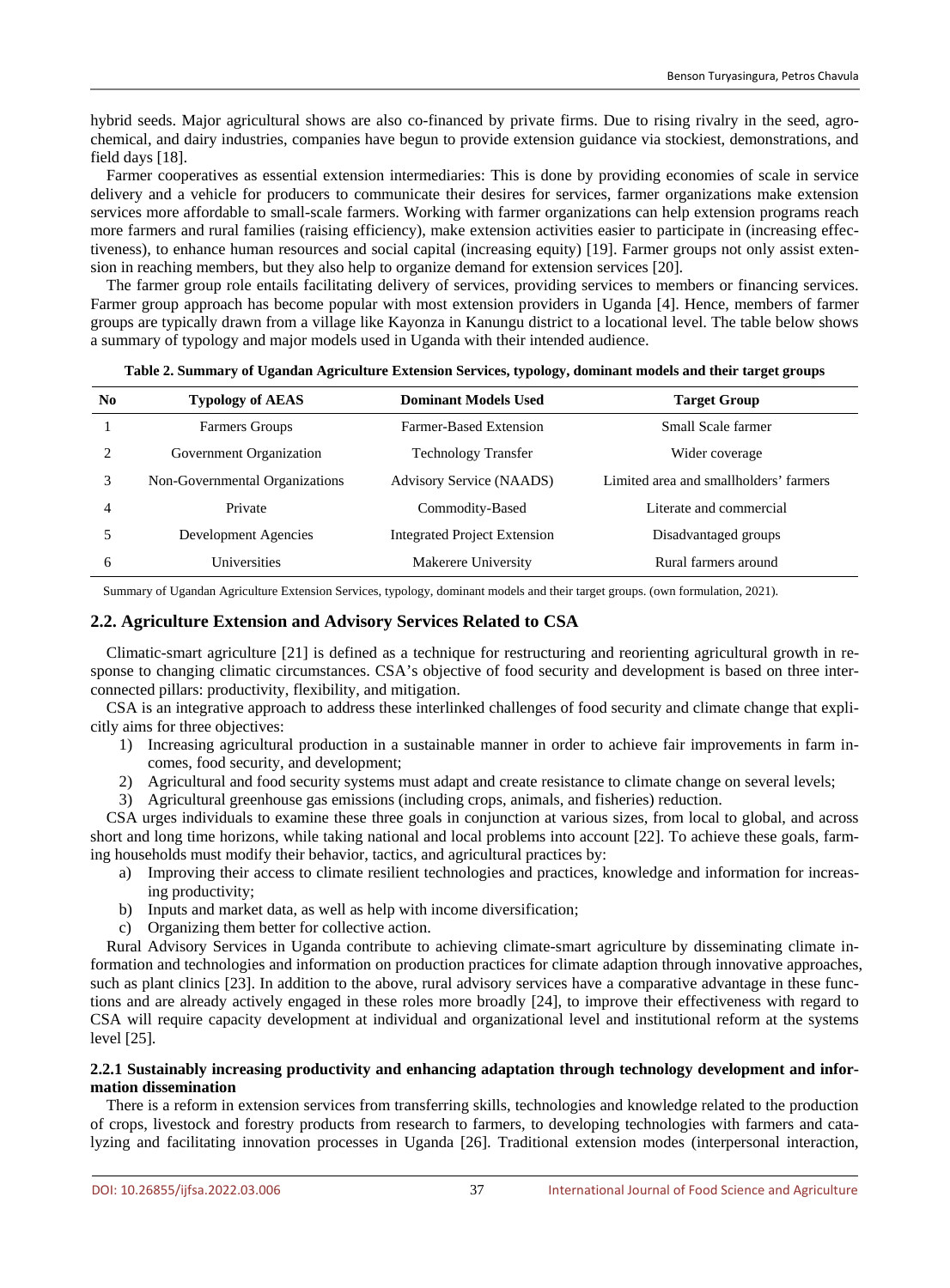demonstrations, field days, printed materials), Information and Communication Technology (ICTs) (radio, mobile phones, video, social media), rural resource centers, farmer-to-farmer extension, and farmer field school, among others, are used by Rural Advisory Services to disseminate technologies, information, and practices [27].

#### **2.2.2 Building resilience through developing farmers' human and social capacity and providing support services**

To manage the uncertainties and risks associated with climate change, diversify their agricultural and income options, and become more resilient, farmers must draw on local and scientific knowledge, sharpen their observational and experimental skills, and improve their critical thinking and problem-solving abilities to be able to make their own decisions about appropriate practices and diversified and resilient income opportunities from a menu of options [28].

Human capital refers to the skills, knowledge, and experience that an individual or population possesses, as measured by their worth or cost to an enterprise or country [29]. The rural advisory service employs non-formal education and experiential learning initiatives (such as farmer field schools, farmer learning groups, and local agricultural research committees) to boost adoption and decision-making regarding knowledge intensive agricultural practices [30].

To promote livelihood diversification, some Rural advisory services have adopted a market-oriented approach to extension by supporting farmers in the area of marketing, value addition and enterprise skills development [31].

According to [32], both men and women are active in animal waste management in order to increase agricultural output by adding it to the soil as manure, which decreases greenhouse gas emissions. Efforts to discover and execute system-level CSA treatments, rather than only plot-level interventions, have been investigated as a way to improve entire farm climate-smartness by addressing trade-offs and synergies across CSA techniques.

Climate change has been included into Uganda's national development objectives, as well as agricultural policies and programs. The creation of a National CSA Framework Program, the initiation of the agriculture sector's National Adaptation Plan process, and the formation of a national Climate Change Policy are all examples of this [33].

#### **2.2.3 Supporting climate change adaptation and mitigation through facilitation and brokering**

Farmers and other rural stakeholders and service providers have long relied on extension organizations to act as a "bridge" between them and service providers. Rural consulting firms are increasingly assisting agricultural innovation systems in a number of countries by taking a variety of roles in the development of multi-stakeholder innovation platforms [34]. Serving as the key innovation broker (the organization that catalyzes the innovation process and links the parties) and acting as a "bridging" organization are two examples [35].

According to [36], innovation platforms are a type of institutional innovation that can contribute to climate change adaptation and mitigation. Extension providers may aid in mitigation by bolstering farmer associations and rural organizations and connecting them to voluntary and regulated carbon markets [37].

In addition to enhancing existing ties with conventional partners, rural advisers may assist farmers connect with new types of institutions relevant to climate change, such as insurance firms. To aid innovative processes, rural advisory services and advisors require skills in areas where they typically lack, such as network creation and broking, process facilitation, and process monitoring [38].

There are various platforms such as the National Climate-Smart Agriculture Task Force and the Climate Change Department has been recognized. Continued financial and operational support to CSA coordination will be crucial to ensure complementarity and sustainability of the work of various actors [39].

# **3. Innovative approaches and methods being used by different service providers for climate smart agriculture**

The following sub sections identifies and discusses some of the innovative approach and methods being used by different service providers in climate smart related extension in Uganda.

### **3.1. Extension Methods for Transfer of Climate Knowledge**

To deal with changing climatic circumstances in the field or to assist farmers, different countries adopt different techniques, strategies, and methods. In Uganda, for example, National Advisory Agricultural Services aimed to improve climate change resilience through technological interventions, using an Information and Communications Technology-based (ICT-based) [40] knowledge platform in northern Uganda to improve knowledge processing, sharing, and use around climate change adaptation in agriculture, while NARO adopted the knowledge-informed, multidisciplinary, and participatory approach in western and central Uganda [41].

**Climate wallpapers:** This is used in many parts of Uganda to give advisory services to farmers in the form of tables or posters relating to weather forecast of agricultural activities needed to be undertaken to the local communities through display boards and this helps farmers to learn more on climate smart agricultural practices hence, increased productivity [42].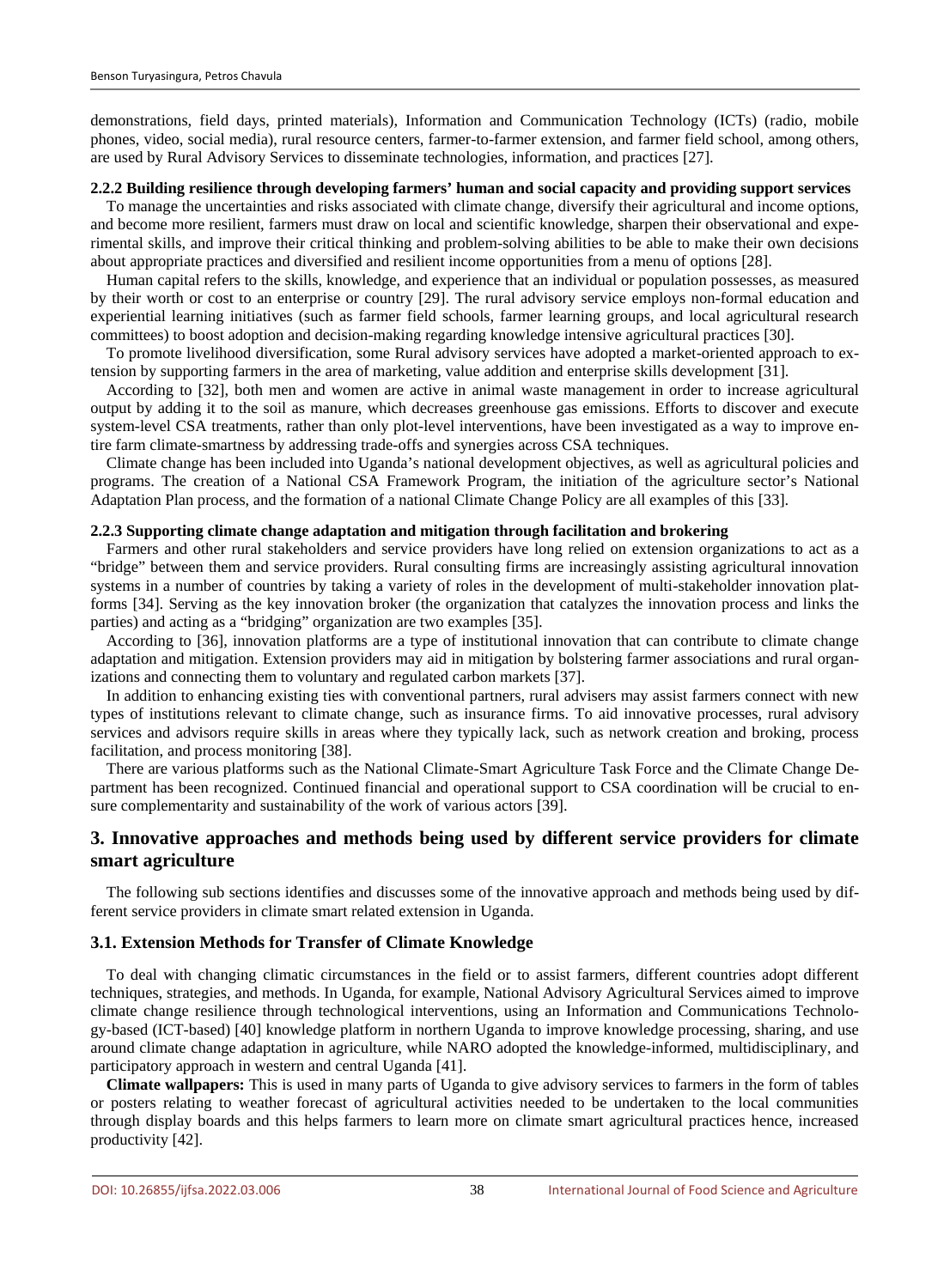**Using a Public Address System (PAS):** Farmers are alerted about crucial climatic circumstances or agro-advisory services are provided with the use of this approach. This is a good tool for any urgent information dissemination to the villagers, such as in villages where SMS cannot be sent due to network and electrical difficulties like in Kinaba Mpungu, Kanungu district. Farmers, for example, would be notified promptly if rain was forecast for the next day so that they could schedule their farming efforts properly [43].

| No           | <b>CSA</b> Practice                                                                            | Region                                                   | Impact on CSA Pillars                                                                                                                                                                                                                                                                                                                                                                                                                                         |
|--------------|------------------------------------------------------------------------------------------------|----------------------------------------------------------|---------------------------------------------------------------------------------------------------------------------------------------------------------------------------------------------------------------------------------------------------------------------------------------------------------------------------------------------------------------------------------------------------------------------------------------------------------------|
| $\mathbf{1}$ | Soil fertility control that is inte-<br>grated (Cover crops, mulching,<br>organic fertilizers) | Central, eastern and<br>south-western humid<br>highlands | Productivity<br>Improved yields are the consequence of water conservation and the<br>application of organic fertilizer.<br><b>Adaptation</b><br>Preserves soil moisture (water retention) and soil fertility through<br>accumulation of organic matter.<br><b>Mitigation</b><br>Maintains and/or improves soil carbon stocks and reduces external<br>input use.                                                                                               |
| 2            | Crop rotation                                                                                  | Kigezi region                                            | Productivity;<br>In some circumstances, it contributes to product diversity and<br>boosts yields.<br><b>Adaptation-It helps to keep soil nutrients and moisture in check.</b><br>Reduces the danger of pests and diseases by improving soil fertili-<br>ty.<br><b>Mitigation-Soil</b> carbon stores are maintained and/or improved.<br>When leguminous crops are introduced, the requirement for nitro-<br>gen fertilizers is reduced.                        |
| 3            | Cover crops and green manure                                                                   | South west cattle cor-<br>ridor and Central<br>Uganda    | <b>Productivity-Medium-</b> to long-term soil fertility increases can lead<br>to higher yields and income.<br>Adaptation-Improves soil structure alleviating compaction and<br>erosion. Improves capacity of water retention of the soil.<br>Mitigation-Improves biomass, which may promote carbon seques-<br>tration.                                                                                                                                        |
| 4            | Rotational grazing                                                                             | South west and Cen-<br>tral Uganda                       | Productivity<br>Increases productivity and income per unit of product.<br><b>Adaptation</b><br>Improves the soil and grass quality by reducing compaction and<br>erosion.<br><b>Mitigation</b><br>Increases the efficiency of production GHG emissions per unit of<br>product are being reduced.                                                                                                                                                              |
| 5            | Agroforestry systems                                                                           | Central and Western<br>region                            | <b>Productivity</b><br>Crop diversity can help you increase your yields. Food and nutri-<br>tion security, as well as income diversification, are potential bene-<br>fits (timber, fruits).<br><b>Adaptation</b><br>Increases soil organic matter content. Improves water balance<br>(buffers the temperature).<br><b>Mitigation</b><br>Increases both above- and below-ground carbon sequestration and<br>storage. Reduced chemical inputs provide benefits. |

**Meetings of the Climate Group:** Farmers are formed in groups in various regions of Uganda, such as Gulu, Kasese, Kanungu, and Kabale, to link them or to transmit climate-related information to them in a group [44]. In the community, many committees are created to take after various components, such as the Let Us Save Uganda initiative in Kabale district. A committee of such climate organizations is made up of 10-15 members, with a 40 percent to 50 percent reservation of women across the board.

**Visits for exposure:** These are now being undertaken for progressive farmers in the fields of Kanungu and Kasese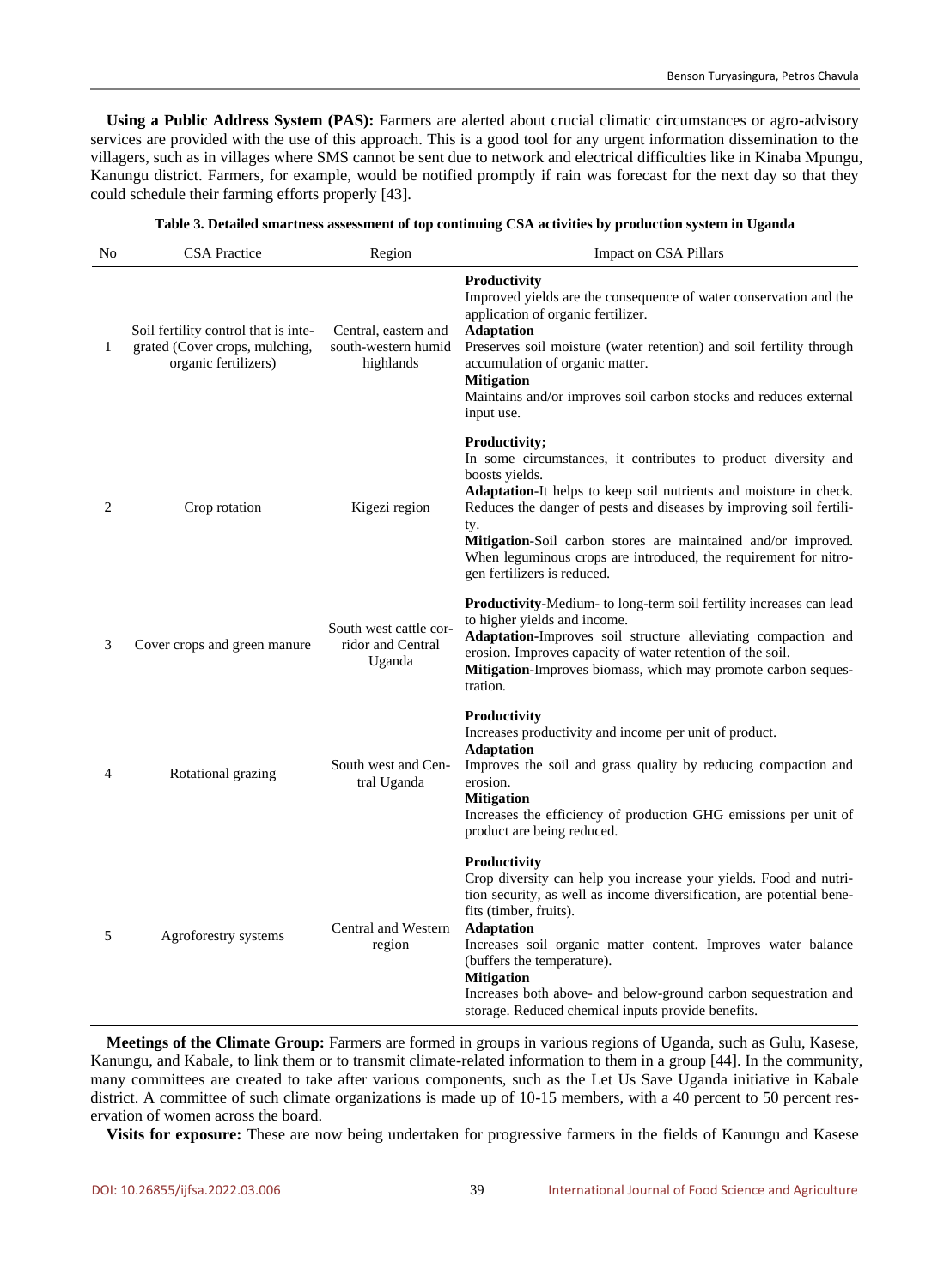district rice growers who utilize organic slurry for their crop and employ drip or sprinkle irrigation near Kibimba rice producing regions in Kasese [45]. In comparison to Rwanda and Tanzania, these exposure trips stimulate farmers to adapt these mitigation measures, resulting in proper climate smart agricultural implementation in Uganda.

Workshops on Climate Change: In Uganda, many seminars on themes such as water pond preparation, pomegranate growing, organic fertilizer usage, bespoke hiring center, and water and soil management technologies are being held to educate farmers on suitable climate wise agriculture methods [46].

**Demonstration Effect Approach:** The demonstration effect, also known as the progressive farmer strategy, entailed providing technical assistance [47], inputs, and credit to a chosen group of top farmers who would develop quicker and so be better able to survive difficult climatic conditions, resulting in a climate wise practice [48]. The rationale was to supplement the inadequate number of extension workers in different parts of Uganda. In a few cases there was indeed a demonstration effect where other farmers adopted the improved farmers' practices which the progressive farmers were applying [49]. However, some progressive farmers fell short of expectations; farmer selection was flawed; some farmers mishandled the demonstration inputs; and others were hesitant to pass on their expertise to other farms.

**Educational and Methods approaches:** These approaches focused on education of farmers and use of various extension methods to teach farmers such as training at District Farming Institutes, exposure visits, field days, radio and television programs, film shows (cinema), leaflets and posters [50]. In general, these approaches resulted in improved farming practices, productivity and production as one pillar of climate smart agriculture [51].

**Training and Visit Extension and Unified Extension Approaches:** Education of intermediary's personnel is important to update their knowledge related to climate change, their impacts, and consequences or on different adaptation and mitigation strategies [52]. They should improve their ability to communicate the requirements of farmer communities and look for (agro-meteorological) elements that require attention.

**Climate Awareness Mass Media Campaigns:** The high reach of mass extension campaign approaches is very attractive [53]. As we know, the major constraints of national extension systems are shortage of field extension personnel and limited resources to reach large numbers of farmers spread widely across geographical areas. To tackle these constraints, extension can be more efficiently performed using mass media. Extension with mass media can also be run by non-extension players (e.g., radio or television) with technical inputs through SMS from extension workers, for awareness creation or simple information delivery [54].

**ICT supported farmers in adaptation and mitigation:** Use of mobile phones, videos, radios etc. was done to address the issue of climate change by creating awareness among the farmers about the availability of different adaptation and mitigation strategies [55]. ICTs can strengthen the capacity of national organizations working on climate change by enabling better-informed and more participative decision-making processes. The use of ICT tools can help Ministries and development departments to coordinate actions and implement regional.

**Climate Farmers Field Schools (FFS):** The Farmer Field School (FFS) is a non-formal, participatory extension technique that prioritizes farmers and their needs via experience learning [24]. As a result, it provides farmers with a low-risk environment in which to experiment with new agricultural management practices, discuss and learn from their observations, allowing them to gain new practical knowledge and skills, as well as improve their individual and collective decision-making [56].

**Climate-Smart Villages (CSVs):** CSVs are the developed villages or models of local actions that ensure food security, promote adaptation and build resilience to climatic stresses in Uganda [57]. CSV have four components: climate information services; local knowledge and institutions; village development plans; and climate-smart technology. The emphasis is on tailoring a portfolio of interventions that complement one another and that suit the local conditions [58].



**Figure 1. Key components of a CSV AR4D approach [59].**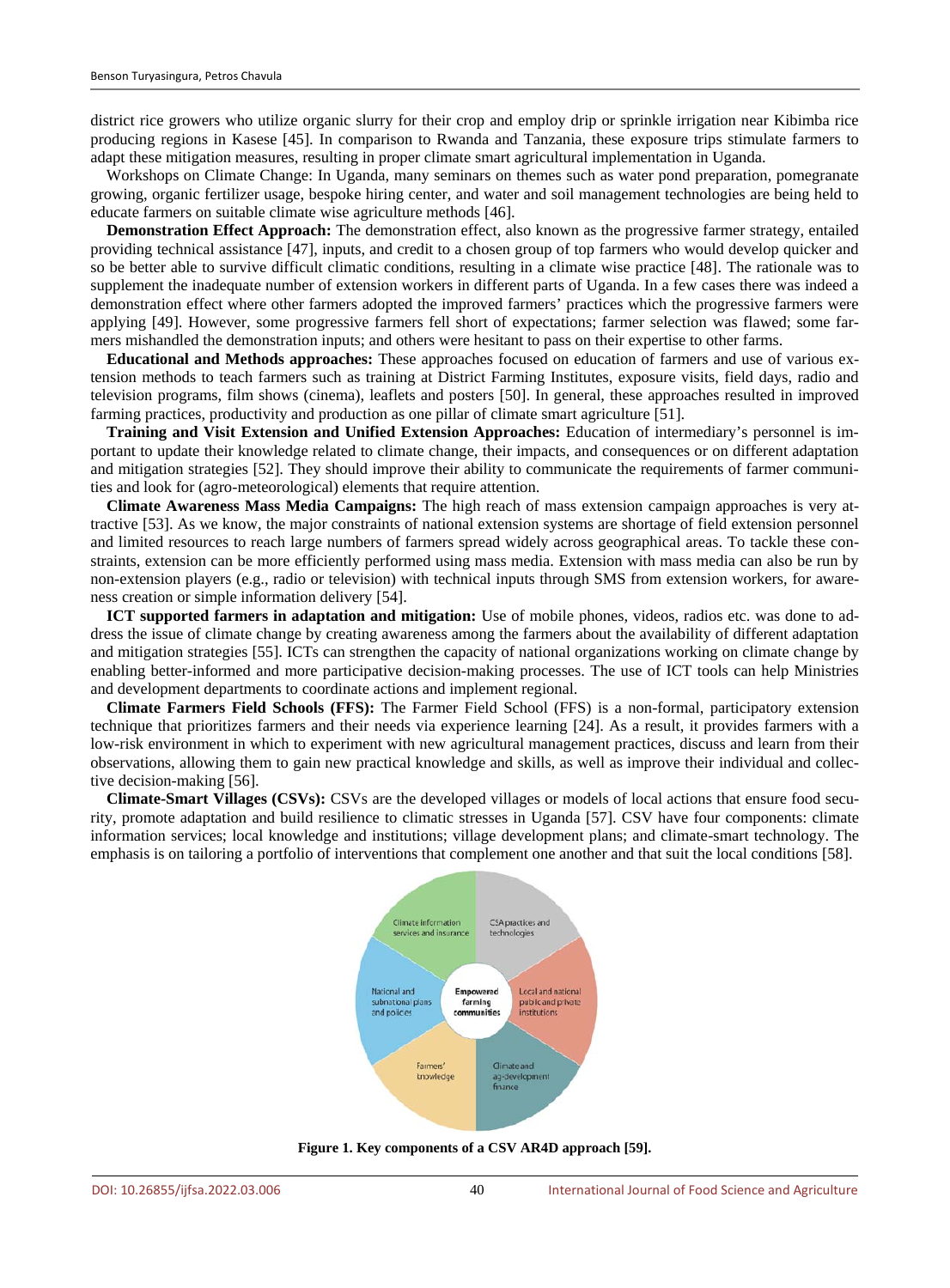# **4. Conclusion and Recommendations**

## **4.1. Conclusion**

Basing on the background information, some extension methods and approaches identified in different regions of Uganda have been implemented but there are many more which need to be implemented to make the farmers more climate smart especially in Kigezi region because of its highlands. Therefore, climate-smart extension approaches need to be considered as part of a broader set of adaptation measures and policies for agricultural systems at a range of scales through ICT integration. CSA policies should be promoted both practices and services, such as financial services and strategies for knowledge sharing and management.

## **4.2. Recommendations**

This study recommends for a strategic plan for women engagement in agriculture extension services by the Ugandan government based on priorities that reflect an understanding of economic and social costs of impaired women and factors affecting them during the adoption of CSA. Specific mechanisms for empowerment, monitoring capabilities at the community level should be established. These include supporting and strengthening the participation of local communities by all stakeholders to adopt appropriate policies about CSA for improved agriculture across the all regions in Uganda. There is need for a regulatory framework that includes a combination of appropriate CSA objectives, agriculture extension and advisory services, service providers and women empowerment.

Need for extension reforms for the long-term process of reforming and strengthening rural advisory systems, some immediate priority actions for developing climate-smart rural advisory systems and services include; establishing local-level platforms/mechanisms for better alignment and collaboration between public sector advisory services working on agriculture, water, environment, forestry and fisheries.

# **References**

- [1] D. M. Mpiima, H. Manyire, C. Kabonesa, and M. Espiling. "Gender analysis of agricultural extension policies in Uganda: informing practice?," *Gend. Technol. Dev.*, vol. 23, no. 2, pp. 187-205, 2019.
- [2] A. Nannozi. (2019). "A case study: exploring the influence of the informal financial sector on food security among smallholder farmers in Uganda, Greater Luweero." 2019.
- [3] E. ATNR. (2018). "Report of Committee of Agriculture, Tourism and Natural Resources on the 3rd EAC peoples agriculture budget summit, held on 31st May 2018 at County Hall, Parlaiment of Kenya, Nairobi Kenya." 2018.
- [4] R. Sebaggala and F. Matovu. (2020). *Effects of Agricultural Extension Services on Farm Productivity in Uganda*. African Economic Research consortium, 2020.
- [5] C. M. Gottschalk. (2020). "Effectiveness of climate-smart agriculture in Uganda: Evidence from micro-level data." 2020.
- [6] F. Pereira Sartori Falguera, M. A. F. Lima, V. A. S. Ferrari, G. D. C. Barriga, and E. B. Mariano. (2021). "Human Development by Gender and National Culture: A Comparative Analysis." *J. Dev. Stud.*, pp. 1-22, 2021.
- [7] G. Oriangi, et al. (2020). "Household resilience to climate change hazards in Uganda." *Int. J. Clim. Chang. Strateg. Manag.*, 2020.
- [8] S. LEONE 4th, "NATIONAL HUMAN DEVELOPMENT REPORT 2019," 2019.
- [9] G. Agiraembabazi, J. Ogwal, C. Tashobya, R. M. Kananura, T. Boerma, and P. Waiswa. (2021). "Can routine health facility data be used to monitor subnational coverage of maternal, newborn and child health services in Uganda?," *BMC Health Serv. Res.*, vol. 21, no. 1, pp. 1-10, 2021.
- [10] G. W. Norton and J. Alwang. (2020). "Changes in agricultural extension and implications for farmer adoption of new practices." *Appl. Econ. Perspect. Policy*, vol. 42, no. 1, pp. 8-20, 2020.
- [11] M. Markou, C. A. Moraiti, A. Stylianou, and G. Papadavid. (2020). "Addressing climate change impacts on agriculture: adaptation measures for six crops in Cyprus." *Atmosphere (Basel).*, vol. 11, no. 5, p. 483, 2020.
- [12] R. Rupan, R. Saravanan, and B. Suchiradipta. (2018). "Climate-smart agriculture and advisory services: approaches and implication for future." MANAGE discussion paper 1, MANAGE-Centre for Agricultural Extension …, 2018.
- [13] S. C. Mukembo and M. C. Edwards. (2015). "Agricultural extension in Sub-Saharan Africa during and after its colonial era: The case of Zimbabwe, Uganda, and Kenya." *J. Int. Agric. Ext. Educ.*, vol. 22, no. 3, pp. 50-68, 2015.
- [14] J. Musemakweri. (2007). *Farmers' experiences and perceptions of the NAADS agricultural extension system/program in Kabale district, Uganda*. Iowa State University, 2007.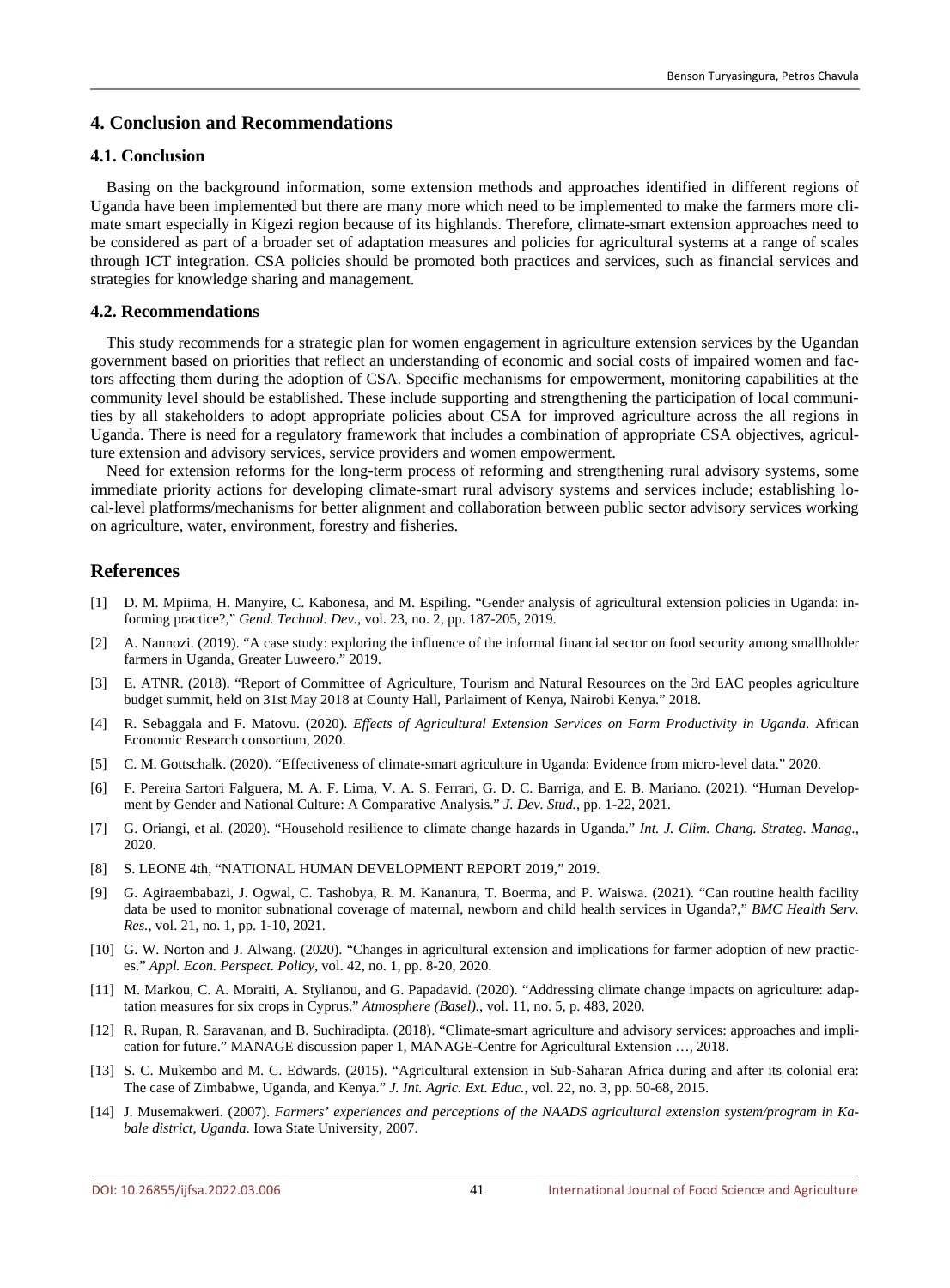- [15] F. N. W. Nsubuga, K. F. Mearns, N. C. Davis, A. M. Kalumba, and K. Komen. (2021). "Exploring the influence of climate change and capital assets on livelihood formations in central region of Uganda." *Environ. Dev. Sustain.*, vol. 23, no. 6, pp. 9223-9242, 2021.
- [16] N. Mugabi, J. Omona, and B. Jansson. (2018). "Revolutionalizing Agriculture Extension Delivery through Mobile Telephony: The Experience of Village Enterprise Agent Model in Greater Masaka Area, Uganda." *WIT Trans. Ecol. Environ.*, vol. 217, pp. 963-974, 2018.
- [17] W. Turyahikayo and E. Kamagara. (2016). "Trust, perception and effectiveness of extension services in Uganda: A case of National Agricultural Advisory Services (NAADS)." *J. Agric. Ext. Rural Dev.*, vol. 8, no. 11, pp. 224-231, 2016.
- [18] M. L. Blum, V. R. Sulaiman, and F. Cofini. (2020). "MODULE 1: Trends in extension reform." *Agric. Ext. Transit. Worldw. Policies Strateg. reform*, p. 1, 2020.
- [19] Y. Nakano, T. W. Tsusaka, T. Aida, and V. O. Pede. (2018). "Is farmer-to-farmer extension effective? The impact of training on technology adoption and rice farming productivity in Tanzania." *World Dev.*, vol. 105, pp. 336-351, 2018.
- [20] T. Wossen, et al. (2017). "Impacts of extension access and cooperative membership on technology adoption and household welfare." *J. Rural Stud.*, vol. 54, pp. 223-233, 2017.
- [21] N. N. Charles and B. E. Onkundi. (2021). "Determination of Adoption of Organic & AMP; Conventional Farming and Climatic Smart Agricultural Practises among Smallholder Farmers in Nyaribari Chache Sub-County, Kisii County, Kenya." *Recent Prog. Plant Soil Res.*, Vol. 2, pp. 58-72, 2021.
- [22] V. Zavratnik, D. Podjed, J. Trilar, N. Hlebec, A. Kos, and E. Stojmenova Duh. (2020). "Sustainable and community-centred development of smart cities and villages." *Sustainability*, vol. 12, no. 10, p. 3961, 2020.
- [23] V. Okuna and D. Mwesigwa. (2021). "'From rain-fed farms to irrigated farms': Irrigation technology for smart farming in Lira city, mid-north Uganda," 2021.
- [24] J. J. L. Osumba, J. W. Recha, and G. W. Oroma. (2021). "Transforming Agricultural Extension Service Delivery through Innovative Bottom–Up Climate-Resilient Agribusiness Farmer Field Schools." *Sustainability*, vol. 13, no. 7, p. 3938, 2021.
- [25] E. D. Raile, L. M. Young, J. Kirinya, J. Bonabana-Wabbi, and A. N. W. Raile. (2021). "Building Public Will for Climate-Smart Agriculture in Uganda: Prescriptions for Industry and Policy." *J. Agric. Food Ind. Organ.*, vol. 19, no. 1, pp. 39-50, 2021.
- [26] E. L. Ampaire, et al. (2017). "Institutional challenges to climate change adaptation: A case study on policy action gaps in Uganda," *Environ. Sci. Policy*, vol. 75, pp. 81-90, 2017.
- [27] F. O. Amadu, D. C. Miller, and P. E. McNamara. (2020). "Agroforestry as a pathway to agricultural yield impacts in climate-smart agriculture investments: Evidence from southern Malawi." *Ecol. Econ.*, vol. 167, p. 106443, 2020.
- [28] S. H. Shah, L. C. Angeles, and L. M. Harris. (2017). "Worlding the intangibility of resilience: The case of rice farmers and water-related risk in the Philippines." *World Dev.*, vol. 98, pp. 400-412, 2017.
- [29] R. Eriksson and M. Rataj. (2019). "The geography of starts-ups in Sweden. The role of human capital, social capital and agglomeration." *Entrep. Reg. Dev.*, vol. 31, no. 9-10, pp. 735-754, 2019.
- [30] J. Jacobi, et al. (2018). "Operationalizing food system resilience: An indicator-based assessment in agroindustrial, smallholder farming, and agroecological contexts in Bolivia and Kenya." *Land Use Policy*, vol. 79, pp. 433-446, 2018.
- [31] D. Martinez-Baron, G. Orjuela, G. Renzoni, A. M. L. Rodríguez, and S. D. Prager. (2018). "Small-scale farmers in a 1.5 C future: The importance of local social dynamics as an enabling factor for implementation and scaling of climate-smart agriculture." *Curr. Opin. Environ. Sustain.*, vol. 31, pp. 112-119, 2018.
- [32] E. M. Kikulwe, et al. (2018). "Does gender matter in effective management of plant disease epidemics? Insights from a survey among rural banana farming households in Uganda." *J. Dev. Agric. Econ.*, 2018.
- [33] M. Acosta, S. van Bommel, M. van Wessel, E. L. Ampaire, L. Jassogne, and P. H. Feindt. (2019). "Discursive translations of gender mainstreaming norms: The case of agricultural and climate change policies in Uganda." In *Women's Studies International Forum*, 2019, vol. 74, pp. 9-19.
- [34] M. Sowman and X. Rebelo. (2022). "Sustainability, Disaster Risk Reduction and Climate Change Adaptation: Building from the Bottom Up–A South African Perspective from the Small-scale Fisheries Sector." In *Creating Resilient Futures*, Palgrave Macmillan, Cham, 2022, pp. 151-181.
- [35] D. F. McGonigle, et al. (2020). "A knowledge brokering framework for integrated landscape management." *Front. Sustain. Food Syst.*, vol. 4, p. 13, 2020.
- [36] A. Bussler and L. Schmidt. (2019). "The role knowledge brokerage in local climate change mitigation policy in Portugal The case of BEACON," 2019.
- [37] M. Yomo, G. B. Villamor, M. Aziadekey, F. Olorunfemi, and K. A. Mourad. (2020). "Climate change adaptation in semi-arid ecosystems: A case study from Ghana." *Clim. Risk Manag.*, vol. 27, p. 100206, 2020.